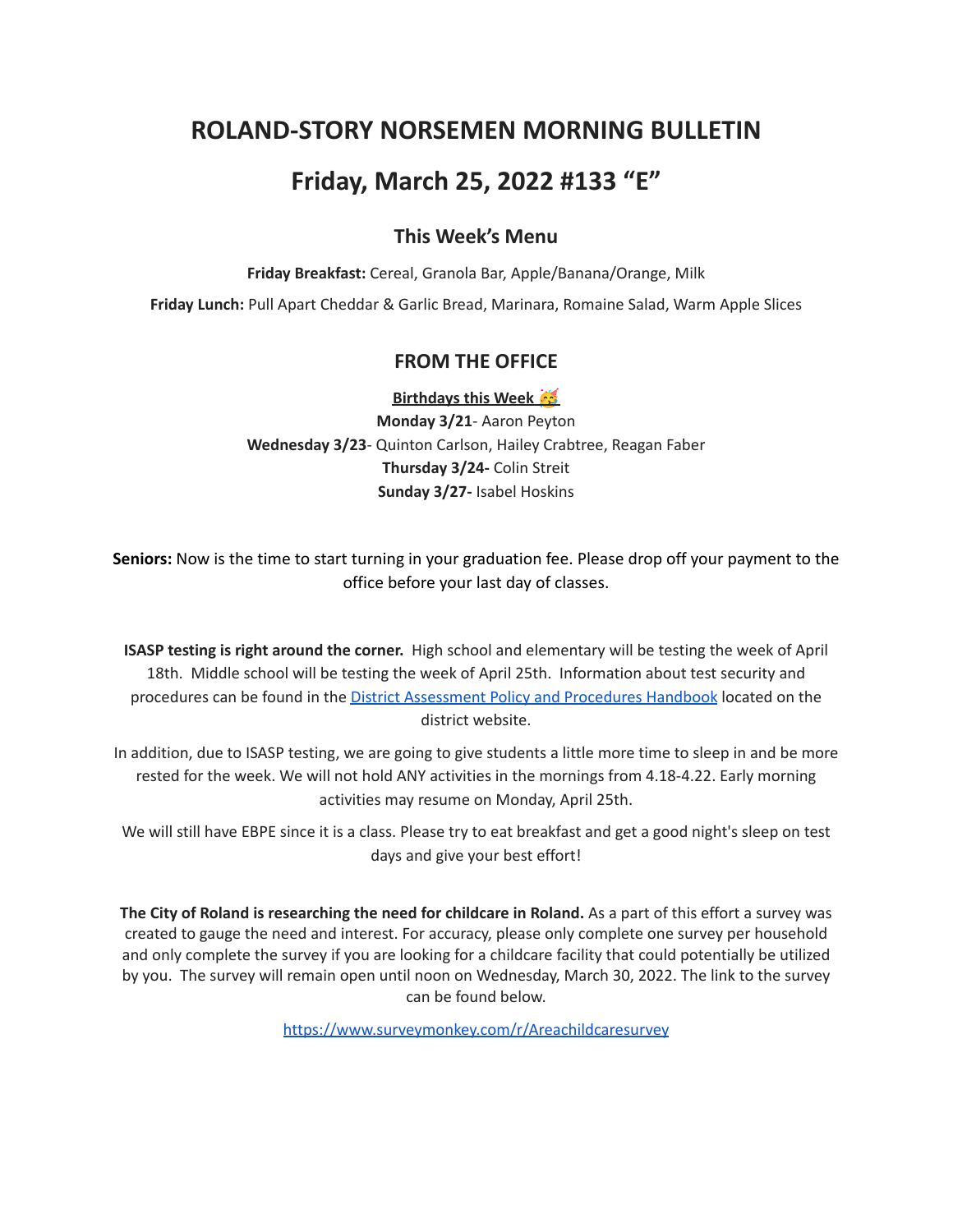

**[COUNSELOR FOLDER](https://docs.google.com/document/d/1vmwczNPbDzXe9vFaG5LJMQ7NYDv-i4oQJHybqA65TUc/edit?usp=sharing) (9-12)-Click here**

### **College Visit - Seminar - Counselor's Office**

(let Mrs. Cory know if you are attending)



Iowa State University- Tuesday, 3/29

Central College- Thursday, 3/31

**#GETAJOB Youth Summer Job Fair in Ames.** See [flyer](https://drive.google.com/file/d/19PRxPHgJE0Wyssa45Q2YrSued6K3SDaH/view?usp=sharing) for more information.

*RS students, take time for your mental health* by registering for this "Teens Training Teens-Psychological First Aid (PFA)" This 3-hour online course will teach students how to manage their distress and cope with post-disaster stress and adversity. (See [attached](https://drive.google.com/file/d/18ZxsDgb9mTVccDP5AD1ejwqoEi1MNUwE/view?usp=sharing) flyer.)



**Local Scholarship** Friends 'N Service [Scholarship-](https://docs.google.com/document/d/1YxuVTwJ-CIinoMlmP1qQKGAZsTg1ZqAjS9JUfoK-CpY/edit?usp=sharing) \$400 due 4/22 @12:00pm

#### **ATHLETIC ACTIVITIES FOR THE WEEK**

**Dates to Remember**

4/13- 1:15 Dismissal 4/15- 1:15 Dismissal